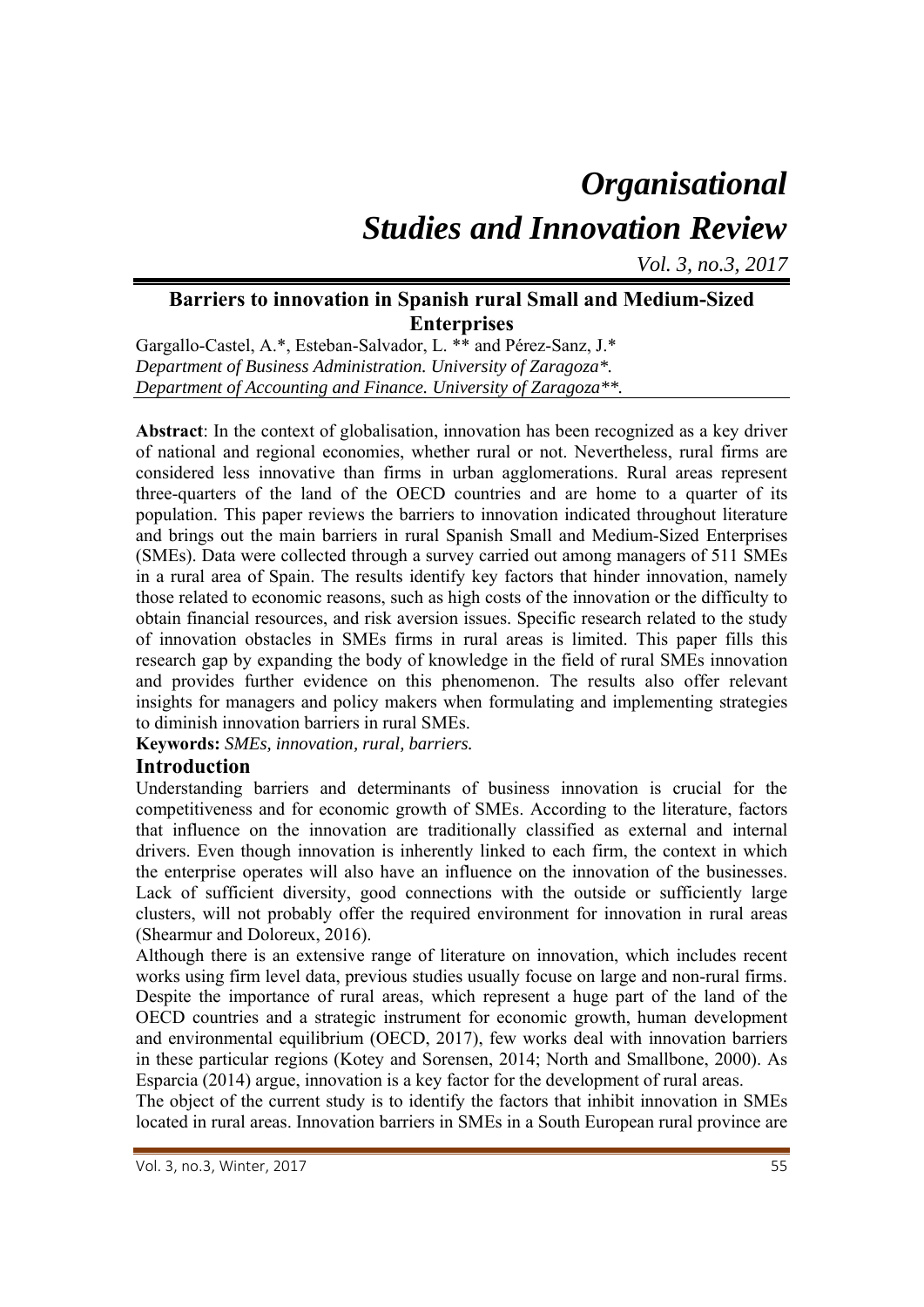analysed. This is used as a case study area because it is a "predominantly rural region" based on criteria of population density and size of the urban centres located within it.

First, the study analyses the importance of barriers preventing development of innovation projects for both, innovative and non-innovative firms. Furthermore, the main barriers will be analysed depending on the innovator nature of the firm and the type of innovation implemented.

The results provide useful information for managers of rural SMEs and for policy-makers to design public policies, which, in turn, could allow rural SMEs to innovate in order to respond more favourably to the new market requirements.

# **Literature Review**

Innovation results for firms can be explained by differences in location (Kotey & Sorensen, 2014). Factors like distance from suppliers, clients or research institutions, lack of relevant human and knowledge resources, infrastructure or financial resources for innovation, are considered potential explainers of innovation gap for SMEs in rural locations (Battisti et al., 2010). The geography of innovation highlights the importance of geographic location as an enabler or a barrier to innovation (Shearmur and Doloreux, 2016; Moulaert and Sekia, 2003).

#### **Barriers to innovation**

Challenges to innovation include those factors that inhibit innovation (Hadjimanolis, 1999, 2000). There are many inhibitor factors that act as barriers to innovation in rural SMEs. They may be related to economic reasons, such as high costs of improvement; firm-specific factors, such as lack of knowledge or skilled personnel; and environmental factors, such as uncertainty, or legal issues (OECD, 2005). These factors place obstruction in the process of innovation. According to the academic literature review, factors that may hamper innovation activities are diverse.

# *High cost*

The cost of the innovation is usually considered as a barrier (Segarra-Blasco and Arauzo-Carod, 2008). Moreover, the importance of this barrier is higher in SMEs than in larger companies (Madrid-Guijarro et al., 2009). This factor affects more these enterprises due to their lack of financial resources. Additionally, the costs of innovation are usually more difficult to control than other types of expenditures (Baldwin and Lin, 2002; Hadjimanolis, 1999; Zwick, 2002).

# *Difficulty to obtain financial resources*

SMEs often lack internal funds to carry out innovation projects. In addition, they have more difficulties to access to external funding than larger firms (OECD, 2005; Moreno et al., 2011). Access to capital is a recurrent problem suffered by SMEs, mainly because these enterprises are often unable to give the guarantees that traditional lenders require (European Commission, 2005). So, financial resources can be a decisive factor for innovation in rural SMEs, and economic constraints may affect their ability to innovate (Hewitt-Dundas, 2006; Madrid-Guijarro et al., 2016).

#### *Lack of qualified personnel*

Human resources are one of the main intangible assets of a company. Several studies have recognized the importance of employees and human resources management for innovation (Baldwin and Lin, 2002; Cano and Cano, 2006; D'Este, Rentocchini and Vega-Jurado, 2012). In particular, the relationship between firm-level innovativeness and different skills has been studied (Freel, 2005). Enterprises with more trained workers,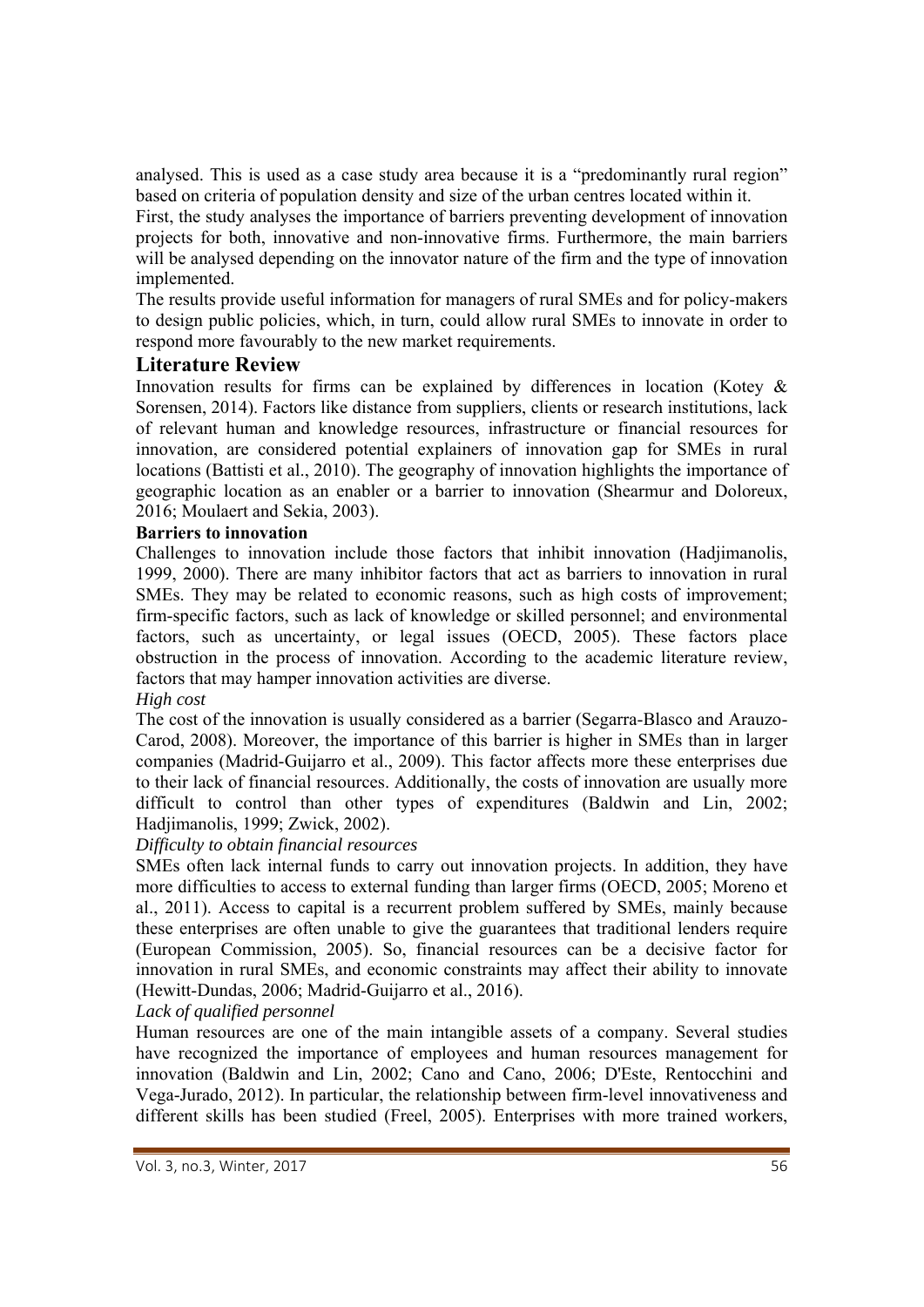able to improvise and analyze complex problems, will be in a better position to develop innovation (Madrid‐Guijarro et al., 2009). On the contrary, the lack of skilled workers will increase the resistance to change and will be an obstacle to innovation. In the extent that SMEs employees present a lower level of education and training (Kotey and Folker, 2007) it will negatively affect innovation. SMEs difficulties to keep qualified employees also constitute a barrier to innovation (Zwick, 2002; Hadjimanolis, 1999).

#### *Lack of market knowledge*

The poor information about markets and the uncertainty of demand are considered factors that inhibit innovation in SMEs (Cordero and Vieiria, 2012). Information about market opportunities reinforces the development of innovations in order to better-satisfied customer's needs (Madrid-Guijarro et al., 2009). On the contrary, the lack of market information and knowledge become an obstacle to innovation (Hewitt-Dundas, 2006; Hadjimanolis, 1999). Information and Communication Technologies (ICT) development may improve accessibility to remote market information exchange in rural SMEs, reducing barriers related to lack of market knowledge. As Zasada et al. (2013) said, sometimes modern industries are dependent on goods frequently produced in urban areas and the transfer of knowledge delivered by city-based companies (Kalantaridis 2010). *Risk of innovation* 

Innovation exposes firms to additional risk (Madrid-Guijarro et al., 2009), especially in the case of SMEs. The intangibility and specificity associated with innovation investments increase the risk perceived in SMEs, which has often been suggested as a cause of lower levels of innovation (Zwick, 2002). As Moreno et al. (2011) explain, the aversion to risk has a negative impact on innovations and is considered one of the most important barriers in SMEs. Culturally-based obstacles, aversion risk, and entrenched traditional management practices managers that encourage inertia, explain the low innovation outcomes for rural SMEs (McAdam et al., 2004).

The following research questions are proposed after reviewing the literature: Which are the most important barriers to innovation in the Spanish rural SMEs? Are these barriers different depending on the type of innovation –product, process, market, and organizational–?

# **Methodology**

In order to validate our research model and offer an answer to the investigation questions, an empirically study was conducted. First, a group of experts, academic researchers and rural development practitioners, selected the most important barriers to innovation in rural areas. After that, a questionnaire was designed to obtain the information required for the study. Finally the data were collected and the results were obtained. Statistical analysis was performed with SPSS software package.

# **Sample and data collection**

We collected data from a sample of more than five hundred Spanish firms (511) in 2014. The data were compiled through a questionnaire for managers of SMEs designed to the investigation as a part of a larger project.

This study draws on a dataset for the year 2014. The reference population is composed by all rural firms of the province of Teruel (Spain) with less than 250 employees, representing the SMEs. We focused on this area because Teruel is one of the "predominantly rural" regions of Europe, according to the new urban–rural typology put forth by the OECD (2012). It does not contain an urban centre of more than 200 000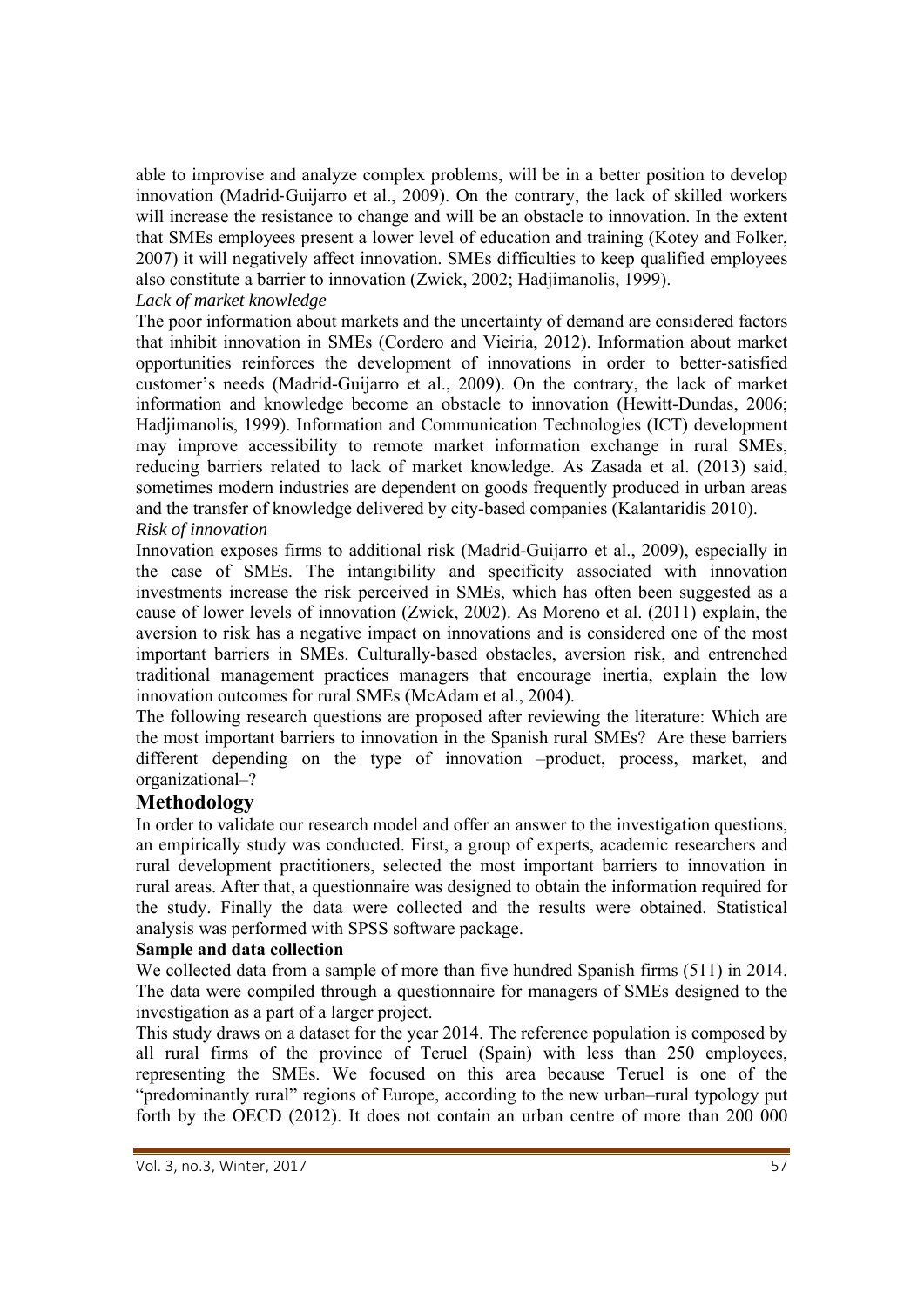inhabitants and the share of population living in rural local units with population density far below 150 inhabitants/ $km^2$  is higher than 50%. Moreover, Teruel is one of the Spanish provinces with higher percentages of SMEs above the total of their firms (99.95%) (Ministry of Economy, Industry and Competitiveness, 2017).

#### **Variables measurement**

Our questionnaire required managers to indicate whether the firm has introduced some of the following innovations -product, process, marketing and/or organizational innovationsince the beginning of the 2008 crisis period:

(1) Product innovation: changes in the design of products.

(2) Process innovation: changes in manufacturing processes.

(3) Marketing innovation: changes in marketing methods.

(4) Organizational innovation: changes in organizational methods.

An innovative firm is one that has implemented at least one of these types of innovations during the period 2008-2014.

# **Results and Discussion**

We find that the most important barriers to innovation in rural SMEs are high cost, difficulty to obtain financial resources, risk of innovating, lack of qualified employees and lack of market knowledge. SMEs in our sample identify high cost and lack of available finance as the first and second most important barrier to innovation (5.62 and 5.35 respectively), but it is interesting also underline the high scores given to all barriers, all over 3.5 in the scale from 1 to 7 (Table 1).

*Table 1: Statistics of the barriers to innovation* 

|                                             | N   | <b>Minimum</b> | <b>Maximum</b> | Mean | <b>S.D.</b> |
|---------------------------------------------|-----|----------------|----------------|------|-------------|
| <b>High cost</b>                            | 490 | 1              | 7              | 5.62 | 1.490       |
| Difficulty to obtain<br>financial resources | 487 | 1              | 7              | 5.35 | 1.847       |
| Lack of qualified personnel                 | 485 | 1              | $\overline{7}$ | 3.97 | 1.804       |
| Lack of market knowledge                    | 482 | 1              | $\tau$         | 3.81 | 1.769       |
| <b>Risk of innovate</b>                     | 482 | 1              | 7              | 4.13 | 1.803       |
| N                                           | 475 |                |                |      |             |

*a) Depending on the innovative character of the firm* 

We review the role playing by each of the barriers depending on the innovative character of the firm, in order to see if there are differences between innovative and non-innovative enterprises. Table 2 shows the statistical differences between both groups of firms. The order of the scores assigned to each obstacle remains unchanged. However, we find differences statistically significant in the importance given to the lack of qualified personnel and of knowledge of the market. Firms that do not innovate value the role of lack of qualified personnel and the lack of knowledge of the markets at a higher level than innovative firms (values above 4 in non-innovative firms, compared to values below 4 in innovative firms) (Figure 1).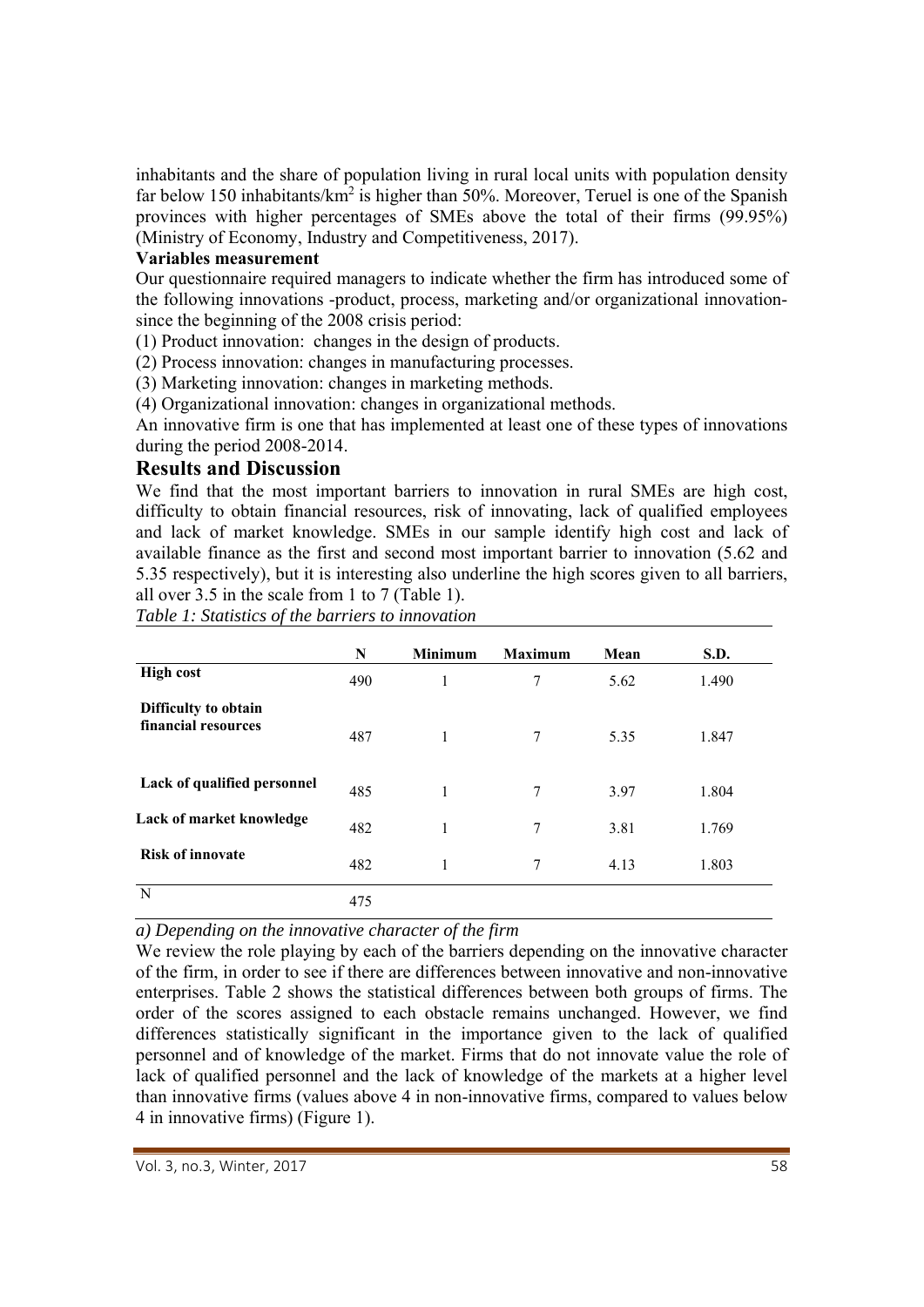|                                             |                |     |      | <b>Standard</b> | <b>Standard error</b> | Sig. (2-<br>tailed) |
|---------------------------------------------|----------------|-----|------|-----------------|-----------------------|---------------------|
|                                             | Innovate       | N   | Mean | deviation       | mean                  |                     |
| <b>High cost</b>                            | No             | 104 | 5.49 | 1.372           | .135                  | .459                |
|                                             | Yes            | 332 | 5.61 | 1.544           | .085                  |                     |
| Difficulty to obtain<br>financial resources | No             | 105 | 5.42 | 1.786           | .174                  | .355                |
|                                             | Yes            | 330 | 5.23 | 1.905           | .105                  |                     |
| Lack of qualified<br>personnel              | N <sub>o</sub> | 105 | 4.17 | 1.718           | .168                  | $.091*$             |
|                                             | Yes            | 330 | 3.83 | 1.803           | .099                  |                     |
| <b>Lack of market</b><br>knowledge          | N <sub>o</sub> | 105 | 4.13 | 1.687           | .165                  | $.028**$            |
|                                             | Yes            | 327 | 3.70 | 1.768           | .098                  |                     |
| <b>Risk of innovating</b>                   | No             | 103 | 4.21 | 1.684           | .166                  |                     |
|                                             | Yes            | 329 | 4.02 | 1.833           | .101                  | .337                |

*Table 2: Barriers to innovation and differences between innovators and non-innovator* 

By type of innovation, we see that there are no differences in the order of most to least valued barriers. In all the cases is the high cost the most important one, and the lack of market knowledge the least (Table 3 and Figure 2).



*Fig 1: Barriers to innovation and differences between innovators and non-innovator* 

*b) Depending on the type of innovation implemented*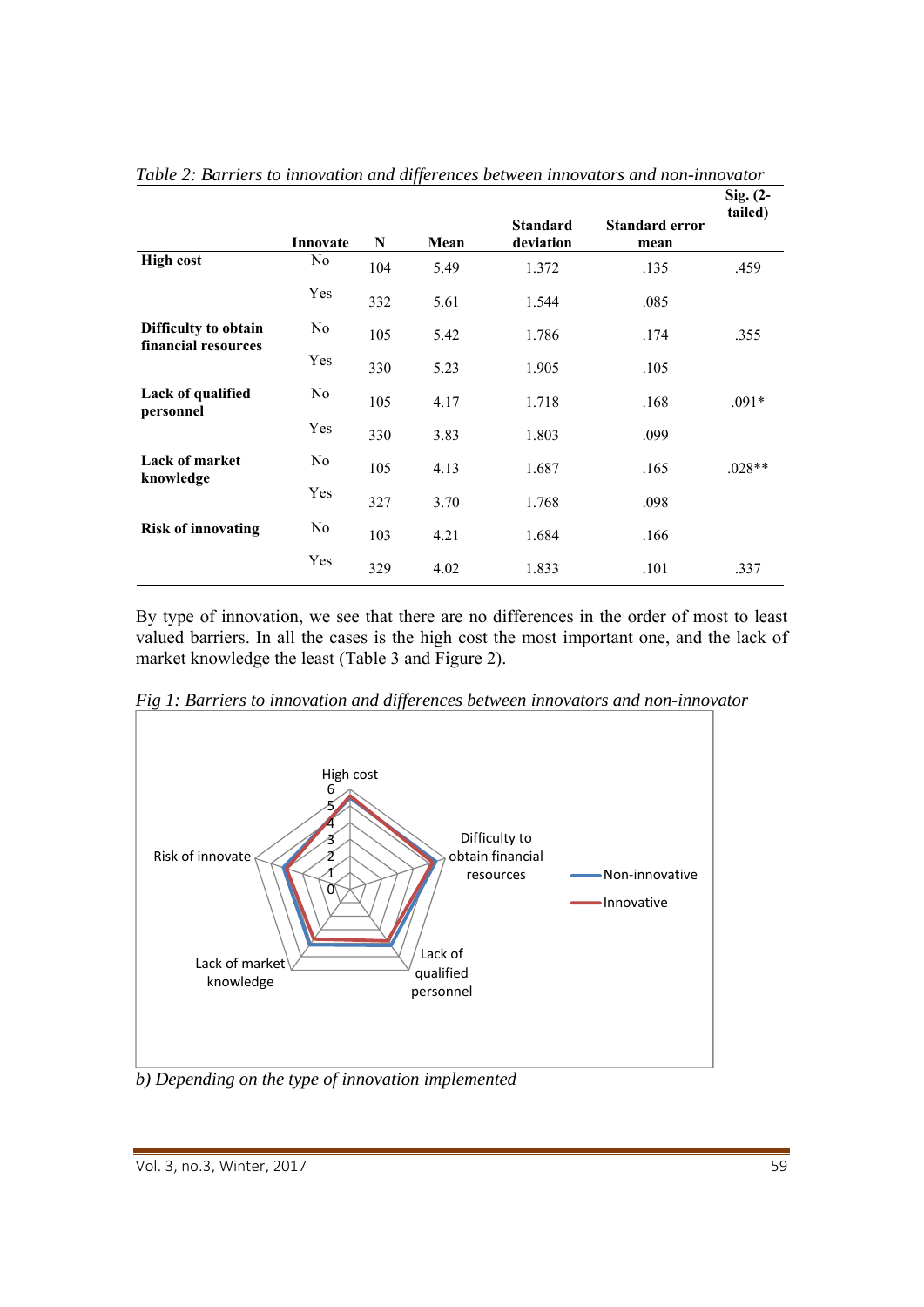|                                             | <b>Process</b><br>innovation |       | Product<br>innovation |       | <b>Marketing</b><br>innovation |       | Organizational<br>innovation |       |
|---------------------------------------------|------------------------------|-------|-----------------------|-------|--------------------------------|-------|------------------------------|-------|
|                                             | Mean                         | S.D.  | Mean                  | S.D.  | Mean                           | S.D.  | Mean                         | S.D.  |
| <b>High cost</b>                            | 5.47                         | 1.622 | 5.65                  | 1.153 | 5.76                           | 1.443 | 5.57                         | 1.588 |
| Difficulty to obtain<br>financial resources | 5.22                         | 1.907 | 5.31                  | 1.891 | 5.36                           | 1.900 | 5.23                         | 1.907 |
| Lack of qualified<br>personnel              | 3.93                         | 1.773 | 3.96                  | 1.807 | 3.99                           | 1.804 | 3.75                         | 1.783 |
| <b>Lack of market</b><br>knowledge          | 3.76                         | 1.766 | 3.77                  | 1.735 | 3.76                           | 1.732 | 3.70                         | 1.820 |
| <b>Risk of innovating</b>                   | 4.13                         | 1.871 | 4.29                  | 1.795 | 4.32                           | 1.758 | 3.98                         | 1.837 |

*Table 3: Barriers to innovation and differences by type of innovation* 

*Fig 2: Barriers to innovation and differences by type of innovation* 



Moreover, when we distinguish by type of innovation (Table 4), in order to compare the importance given to each barrier by innovators and non-innovators, we find slight differences. We can see that the mean scores given to all barriers of innovation do not statistically differ between the group of firms that have introduced product or process innovations and the rest of firms, and only do in three cases for the firms that implement marketing and organizational innovations. High cost and risk of innovating are perceived as more important barriers to innovation for firms that have implemented marketing innovations while the lack of qualified personnel is perceived as a higher barrier by the firms that do not implement organizational innovations.

| By type of innovation          |          | $\cdot$<br><b>Process</b> |       | Product |       |       |          | Marketing Organizational |       |
|--------------------------------|----------|---------------------------|-------|---------|-------|-------|----------|--------------------------|-------|
|                                | Innovate | N                         | Mean  | N       | Mean  | N     | Mean     | N                        | Mean  |
| <b>High cost</b>               | no       | 344                       | 5.67  | 328     | 5.60  | 286   | 5.52     | 228                      | 5.62  |
|                                | yes      | 117                       | 5.47  | 134     | 5.65  | 180   | 5.76     | 247                      | 5.57  |
| Sig. (2-tailed)                |          |                           | 0.209 |         | 0.738 |       | $0.087*$ |                          | 0.751 |
| Difficulty to obtain financial | no       | 343                       | 5.34  | 329     | 5.32  | 287   | 5.29     | 227                      | 5.43  |
| resources                      | yes      | 116                       | 5.22  | 132     | 5.31  | 178   | 5.36     | 245                      | 5.23  |
| Sig. (2-tailed)                |          | 0.586                     |       | 0.965   |       | 0.695 |          | 0.233                    |       |

*Table 4: Barriers to innovation and differences by innovator and type of innovation* 

Vol. 3, no.3, Winter, 2017 60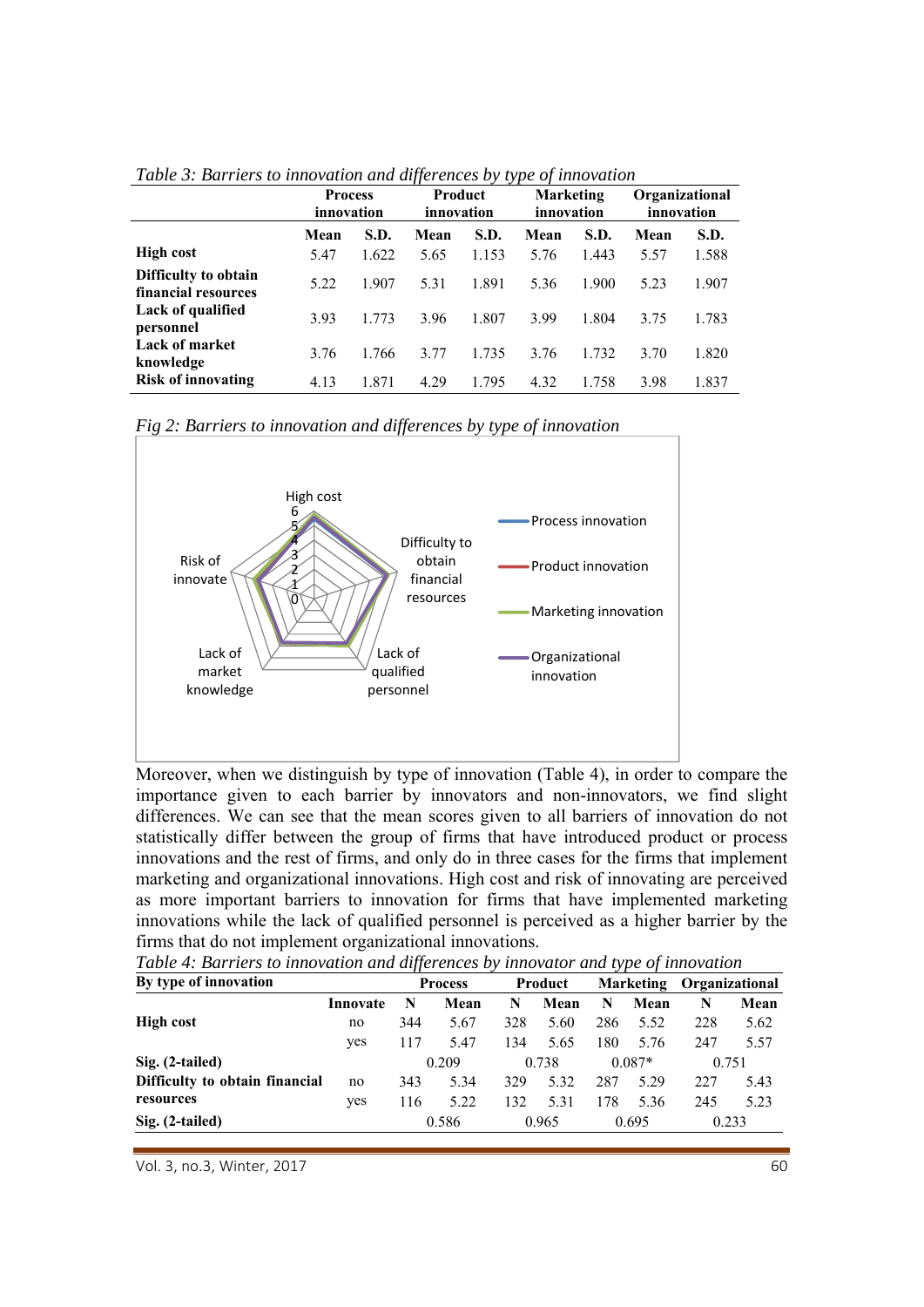| Lack of qualified personnel | no  | 343 | 3.96  | 328 | 3.98  | 287 | 3.90      | 227       | 4.16 |
|-----------------------------|-----|-----|-------|-----|-------|-----|-----------|-----------|------|
|                             | yes | 116 | 3.93  | 133 | 3.96  | 177 | 3.99      | 243       | 3.75 |
| Sig. (2-tailed)             |     |     | 0.871 |     | 0.943 |     | 0.593     | $0.014**$ |      |
| Lack of market knowledge    | no  | 342 | 3.83  | 327 | 3.83  | 286 | 3.84      | 223       | 3.87 |
|                             | yes | 114 | 3.76  | 131 | 3.77  | 175 | 3.76      | 244       | 3.70 |
| Sig. (2-tailed)             |     |     | 0.725 |     | 0.736 |     | 0.652     | 0.327     |      |
| <b>Risk of innovating</b>   | no  | 341 | 4.09  | 325 | 4.00  | 282 | 3.97      | 224       | 4.25 |
|                             | yes | 115 | 4.13  | 133 | 4.29  | 178 | 4.32      | 243       | 3.98 |
| Sig. (2-tailed)             |     |     | 0.820 |     | 0.128 |     | $0.040**$ | 0.275     |      |

 $*p<0.10; p<0.05; **p<0.001$ 

*c) Depending on the innovation intensity of the firm* 

Lastly, we analyze differences in the barriers to innovation identified by different groups of firms, according to their innovative index (Table 5 and Figure 3). The analysis of variance (ANOVA) identifies the statistical differences between groups of firms depending on their index of innovation. In this case, only statistically significant differences appear to the risk of innovating barrier, but with a low level of significance (p<0.10). This means that perceptions of barriers to innovation are similar irrespective of the innovation intensity of the firm.

*Table 5 Barriers to innovation and differences by innovation index (ANOVA)* 

|              |                    | <b>High cost</b> | <b>Difficulty obtain</b><br>financial resources | Lack qualified<br>personnel | Lack market<br>knowledge | <b>Risk</b><br>innovating |
|--------------|--------------------|------------------|-------------------------------------------------|-----------------------------|--------------------------|---------------------------|
|              | <b>Innov Index</b> |                  |                                                 |                             |                          |                           |
| $\bf{0}$     | Media              | 5.49             | 5.42                                            | 4.17                        | 4.13                     | 4.21                      |
|              | $\mathbf N$        | 104              | 105                                             | 105                         | 105                      | 103                       |
|              | S.D.               | 1.372            | 1.786                                           | 1.718                       | 1.687                    | 1.684                     |
| $\mathbf{1}$ | Media              | 5.65             | 5.23                                            | 3.82                        | 3.67                     | 3.81                      |
|              | N                  | 159              | 159                                             | 159                         | 157                      | 157                       |
|              | S.D.               | 1.505            | 1.886                                           | 1.869                       | 1.838                    | 1.868                     |
| $\mathbf{2}$ | Media              | 5.52             | 5.29                                            | 3.91                        | 3.57                     | 4.10                      |
|              | N                  | 88               | 87                                              | 86                          | 87                       | 88                        |
|              | S.D.               | 1.626            | 1.910                                           | 1.800                       | 1.723                    | 1.826                     |
| 3            | Media              | 5.54             | 5.22                                            | 3.87                        | 3.81                     | 4.52                      |
|              | ${\bf N}$          | 61               | 60                                              | 61                          | 59                       | 60                        |
|              | S.D.               | 1.689            | 1.967                                           | 1.793                       | 1.581                    | 1.722                     |
| 4            | Media              | 5.79             | 5.08                                            | 3.58                        | 4.08                     | 3.83                      |
|              | N                  | 24               | 24                                              | 24                          | 24                       | 24                        |
|              | S.D.               | 1.103            | 1.976                                           | 1.442                       | 1.932                    | 1.736                     |
| <b>Total</b> | Media              | 5.58             | 5.28                                            | 3.91                        | 3.81                     | 4.06                      |
|              | $\mathbf N$        | 436              | 435                                             | 435                         | 432                      | 432                       |
|              | S.D.               | 1.504            | 1.877                                           | 1.787                       | 1.756                    | 1.799                     |
|              | $\mathbf F$        | .369             | .258                                            | .880                        | 1.643                    | 2.056                     |
|              | Sig.               | .830             | .905                                            | .476                        | .163                     | .086                      |

 $*_{p<0.10; p<0.05; **p<0.001}$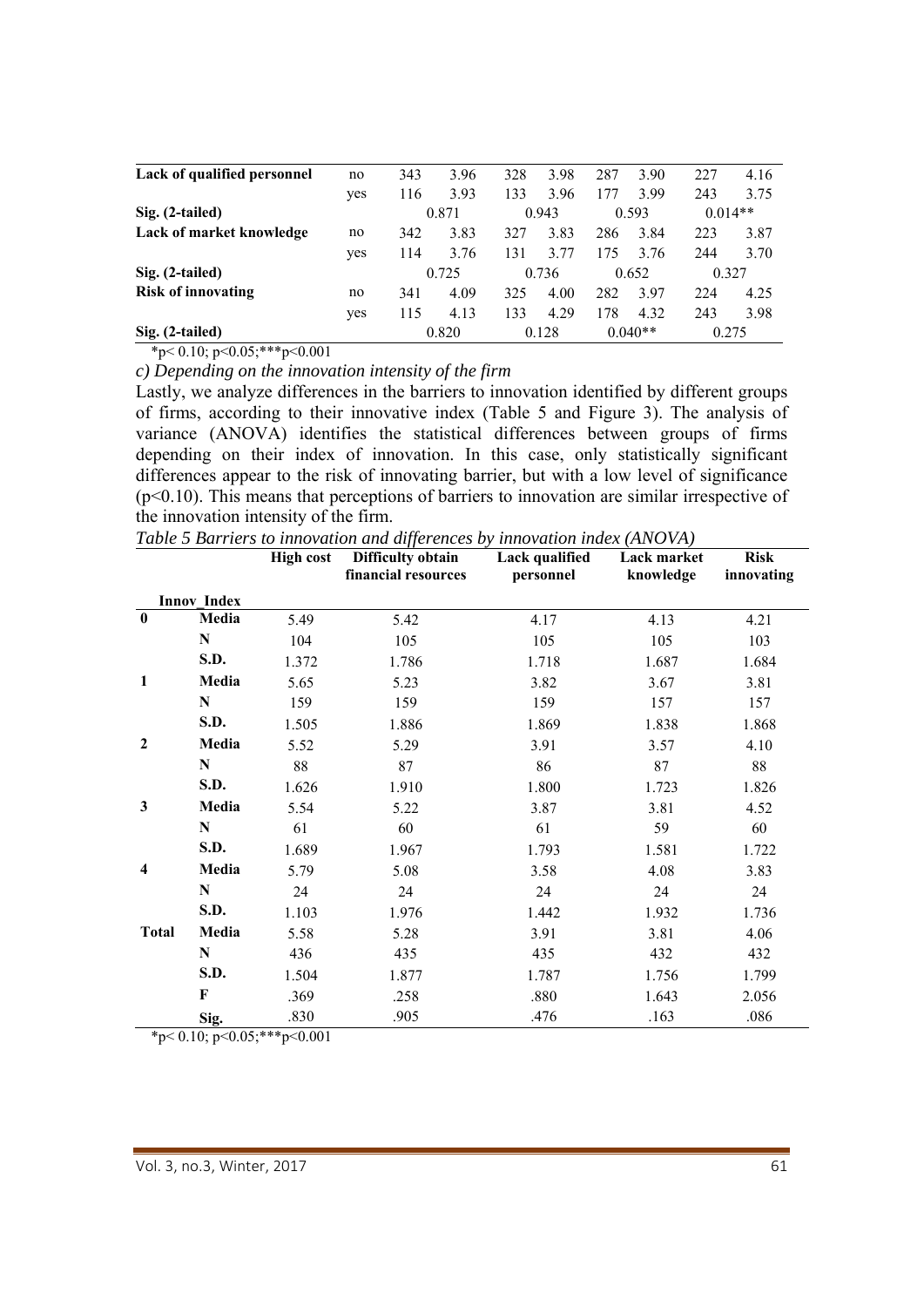

*Fig 3: Barriers to innovation and differences by innovation index* 

# **Conclusion**

The importance of rural areas and SMEs in our economies increases the interest of the study of innovation in rural SMEs by researchers and public institutions. Our results confirm that high scores are assigned to most of the barriers examined. The factors that discourage innovation are high cost, difficulty in obtaining financial resources, risk of innovating, lack of qualified employees and lack of market knowledge. This paper has implications for business practice and for policies to boost innovation implementation in rural SMEs. Identifying enterprises' barriers to innovation and their importance is of help in developing organizational strategies to support innovation.

Alike, it is necessary to identify the most important barriers to innovation in SMEs in order to removing them, minimizing them or converting them into facilitators of innovation (Cordero and Vieira. 2012). Firms should also take into account the differences derived from the particular type of innovation implemented. Furthermore, examining the forces that condition the innovation activities is important for the public authorities in charge of promoting innovation. In this line, support for SMEs is one of the priorities of the European Commission in order to reinforce the economic growth, job creation and economic and social cohesion. In this regard, there are emerging requirements so that companies and institutions devote efforts to achieve innovative working environments where people are able to exploit all the opportunities for innovation within reach (European Economic and Social Committee. 2011). Moreover, the identification of barriers to innovation in rural firms can deliver information on relevant issues for innovation policy. Initiatives such as promotion of networks could compensate for rural location-related disadvantages (Reidolf, 2016).

# **Acknowledgments**

We acknowledge financial support from research projects UZ2014-SOC-03 and JIUZ-2014-SOC-06, funded by the University of Zaragoza (Spain), projects 2013/B008, 2014/B008 and 2016/B008, funded by the Antonio Gargallo University Foundation and CEMBE, CREVALOR and GESES, funded by the Government of Aragón (Spain) and the European Social Fund.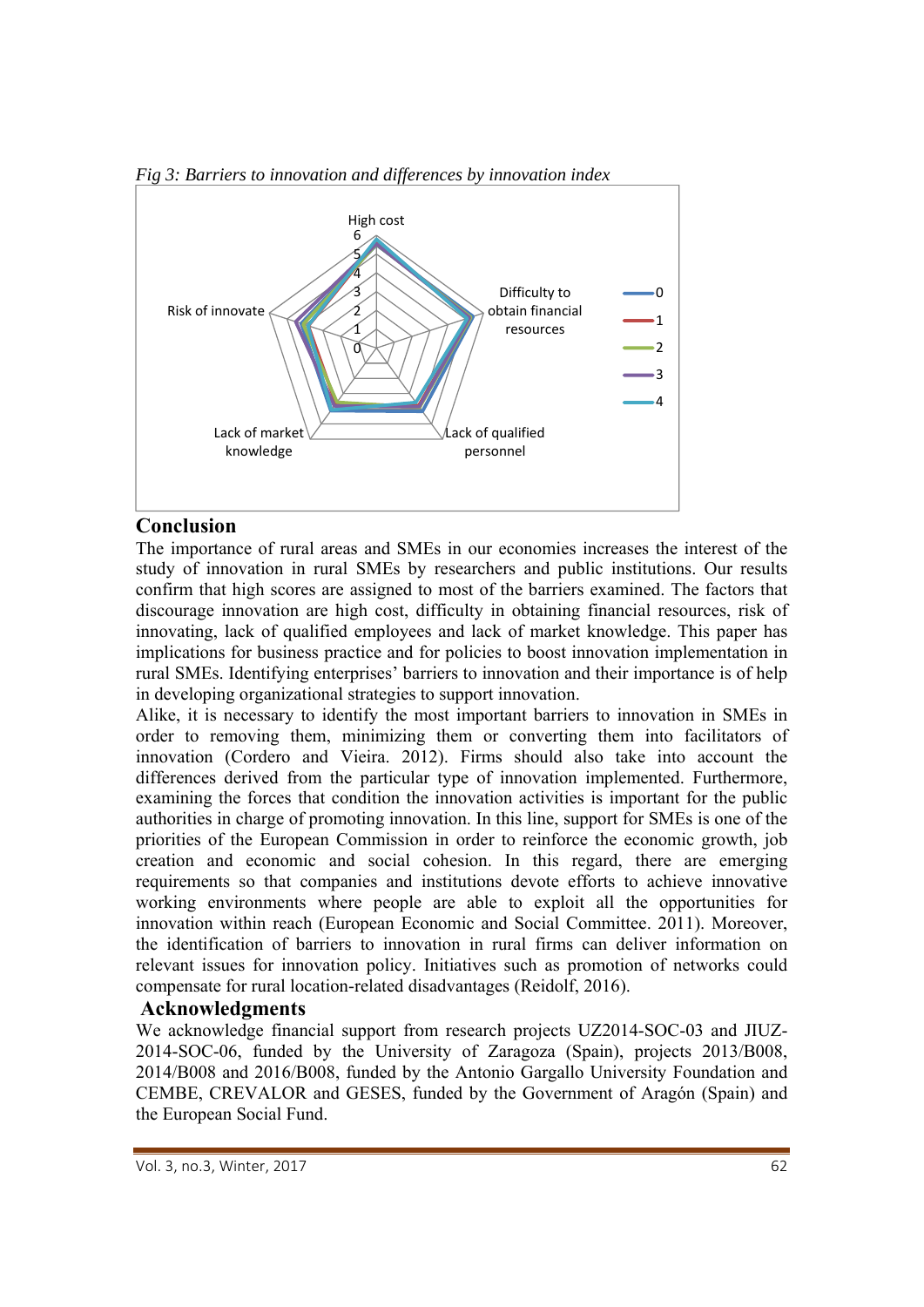# **References**

Baldwin, J., & Lin, Z., (2002). Impediments to advanced technology adoption for Canadian manufacturers. *Research Policy*, pp. 31, 1–18.

Battisti, M., Deakins, D. & Roxas, H., (2010). Explaining the Levels of Innovation and R&D in New Zealand's Small and Medium-Sized Enterprises: Too Many Small Firms? *Small Enterprise Research,* 17(2), pp. 177–192.

Cano, C. P., & Cano, P. Q., (2006). Human resources management and its impact on innovation performance in companies. *International Journal of Technology Management*, 35(1-4), pp. 11-28.

Cordero, A. & Vieira, F., (2012). Barriers to innovation in SMEs: an international comparison*. II Conferência Internacional de Integração do Design*, Engenharia e Gestão para a inovação, Florianópolis, SC, Brasil, 21-23, Outubro, 2012.

D'Este, P., Rentocchini, F., & Vega Jurado, J. M., (2014). The role of human capital in lowering barriers to engage in innovation: Evidence from the Spanish innovation survey. *Industry and Innovation*, 21(1), pp. 1–19.

Esparcia, J. (2014). Innovation and networks in rural areas. An analysis from European innovative projects. *Journal of rural studies*, 34, pp. 1-14.

European Commission (2005).*The New SME definition User Guide and bibliography*. DG Enterprise and Industry Publications: Brussels.

European Economic and Social Committee. (2011). *Innovative workplaces as a source of productivity and quality jobs*, Brussels (SC/034).

Freel, M. S., (2005). Patterns of innovation and skills in small firms. *Technovation*, 25(2), pp. 123-134.

Hadjimanolis, A. (1999). Barriers to innovation for SMEs in a small less developed country (Cyprus). *Technovation*, 19(9), pp. 561-570.

Hadjimanolis, A. (2000). An investigation of innovation antecedents in small firms in the context of a small developing country. *R&D Management*, 30(3), pp. 235-245.

Hewitt-Dundas, N., (2006). Resource and Capability Constraints to Innovation in Small and Large Plants. *Small Business Economics,* 26, pp.257–277.

INE (2017). National Statistics Institute. Spanish Statistical Office. www.ine.es

Kalantaridis C (2010) In-migration, entrepreneurship and rural–urban-interdependencies: the case of East Cleveland, North East England. J Rural Stud 26(4):418–427.

Kotey, B. & Folker, C., (2007). Employee Training in SMEs: Effect of Size and Firm Type-Family and Nonfamily. *Journal of Small Business Management*, 45(2), pp. 214- 238.

Kotey, B., & Sorensen, A., (2014). Barriers to Small Business Innovation in Rural Australia. *Australasian Journal of Regional Studies*, 20(3), pp. 405-429.

Madrid-Guijarro, A.; Garcia, D. & Van Auken, H., (2009). Barriers to Innovation among Spanish Manufacturing SMEs. *Journal of Small Business Management*, 47(4), pp. 465– 488.

Madrid-Guijarro, A.; García-Pérez-de-Lema, D. & Howard, V. A., (2016). Financing constraints and SME innovation during economic crises, *Academia Revista Latinoamericana de Administración*, 29(1), pp. 84-106.

McAdam, R., McConvery, T. & Armstrong, G., (2004). Barriers to Innovation Within Small Firms in a Peripheral Location. *International Journal of Entrepreneurial Behaviour & Research*, 10(3), pp. 206-221.